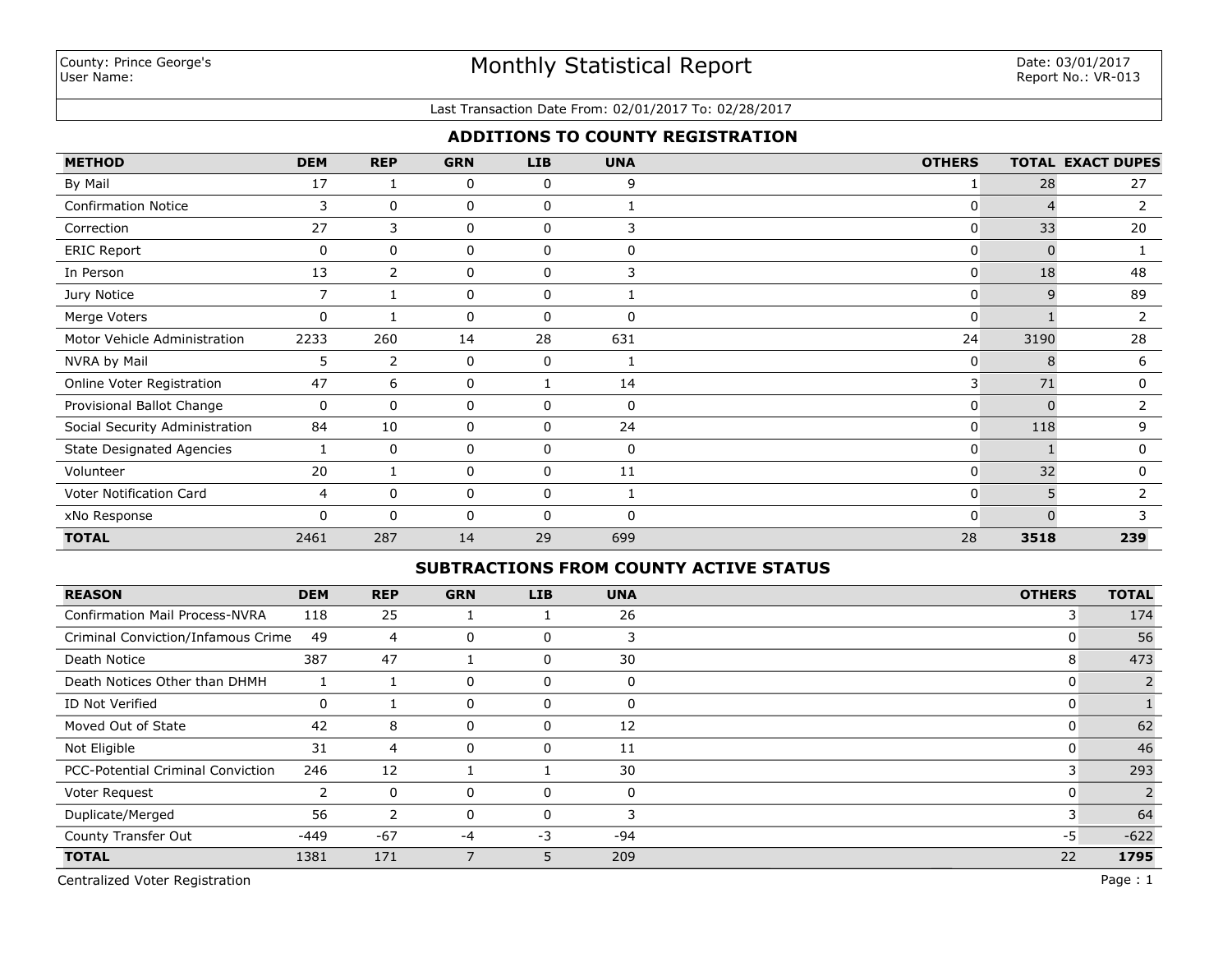Last Transaction Date From: 02/01/2017 To: 02/28/2017

# **AFFILIATION CHANGES**

| <b>CHANGE</b> | <b>DEM</b> | <b>REP</b> | <b>GRN</b> | <b>LIB</b>           | <b>UNA</b> | <b>OTHERS</b> | <b>TOTAL</b> |
|---------------|------------|------------|------------|----------------------|------------|---------------|--------------|
| From          | 444        | 155        |            |                      | 206        | 78            | 897          |
| To            | 287        | 142        | --<br>__   | 20                   | 390        | 36            | 897          |
| <b>TOTAL</b>  | $-157$     | -∸ ~       | --         | $\overline{ }$<br>-- | 184        | $-42$         |              |

### **CURRENT ACTIVE REGISTRATION**

| <b>ACTIVITY</b>              | <b>DEM</b> | <b>REP</b> | <b>GRN</b> | <b>LIB</b> | <b>UNA</b> | <b>OTHERS</b> | <b>TOTAL</b>   |
|------------------------------|------------|------------|------------|------------|------------|---------------|----------------|
| <b>BEGINNING OF REPORT</b>   | 458815     | 43057      | 1012       | 1511       | 64849      | 12132         | 581376         |
| ADDITIONS $(+)$              | 2461       | 287        | 14         | 29         | 699        | 28            | 3518           |
| REINSTATED (+)               | 171        | 22         | 2          |            | 46         |               | 244            |
| CANCELLED (-)                | $-806$     | $-77$      | $-2$       | $-1$       | -89        | $-14$         | $-989$         |
| COUNTY TRANSFER OUT (-)      | -449       | $-67$      | -4         | -3         | -94        | -5            | $-622$         |
| AFFILIATION CHANGES (+ OR -) | $-157$     | $-13$      | 15         | 13         | 184        | $-42$         | $\overline{0}$ |
| * INACTIVATED (-)            | $-119$     | $-26$      | $-1$       | $-1$       | $-26$      | -3            | $-176$         |
| $*$ REACTIVATED $(+)$        | 159        | 4          | 0          |            | 15         |               | 181            |
| <b>END OF REPORT TOTALS</b>  | 460075     | 43187      | 1036       | 1550       | 65584      | 12100         | 583532         |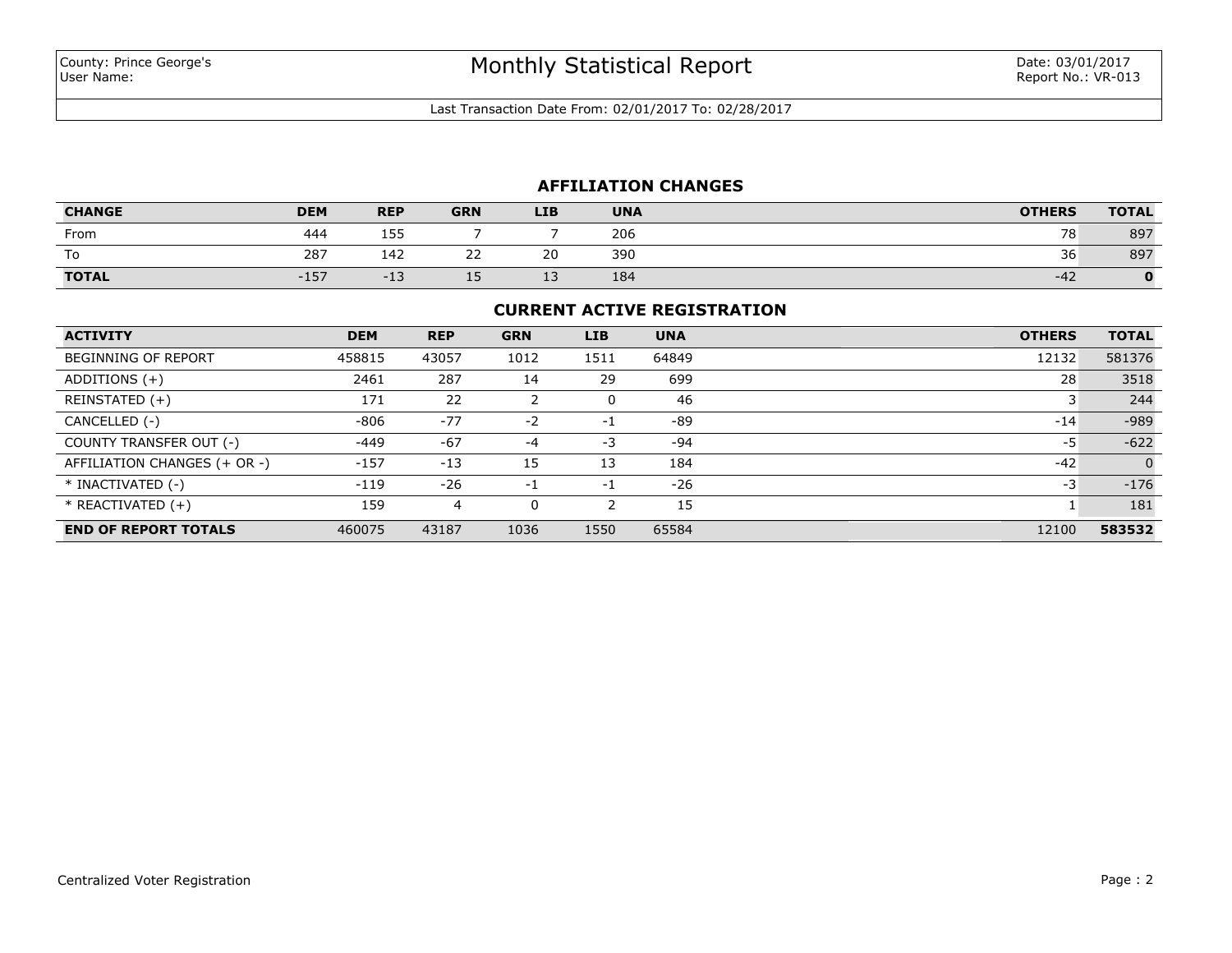#### Last Transaction Date From: 02/01/2017 To: 02/28/2017

### **INACTIVE REGISTRATION**

### **SUBTRACTIONS FROM COUNTY INACTIVE STATUS**

| <b>REASON</b>                      | <b>DEM</b>   | <b>REP</b> | <b>GRN</b>   | <b>LIB</b> | <b>UNA</b> | <b>OTHERS</b> | <b>TOTAL</b> |
|------------------------------------|--------------|------------|--------------|------------|------------|---------------|--------------|
| By Mail                            | 3            | 0          | 0            | 0          | 0          | $\mathbf{0}$  |              |
| <b>Confirmation Notice</b>         | 10           |            | 0            | 0          | 0          | $\mathbf{0}$  | $11\,$       |
| Criminal Conviction/Infamous Crime | $\mathbf{2}$ |            | 0            | 0          | 2          | 0             | 5            |
| Death Notice                       | 9            |            | 0            | 0          | 0          | 0             | 10           |
| <b>ERIC Report</b>                 |              | 0          | 0            | 0          | 0          | 0             |              |
| Motor Vehicle Administration       | 144          | 2          | 0            |            | 8          | 3             | 158          |
| Moved Out of State                 | 13           | 4          | 0            | 0          | 0          | $\mathbf{0}$  | 17           |
| NVRA by Mail                       |              | 0          | 0            | 0          | 0          | $\mathbf{0}$  |              |
| Online Voter Registration          |              | 0          | 0            | 0          | 0          | $\mathbf{0}$  | $\mathbf{1}$ |
| PCC-Potential Criminal Conviction  | 16           |            | 0            | 0          |            | 0             | 18           |
| <b>State Designated Agencies</b>   | 4            |            | 0            | 0          |            | $\mathbf{0}$  | 6            |
| Duplicate/Merged                   |              | 0          | 0            | 0          | 0          | $\mathbf{0}$  | 2            |
| County Transfer Out                | $-17$        | $-3$       | 0            | 0          | $-2$       | $\mathbf{0}$  | $-22$        |
| <b>TOTAL</b>                       | 223          | 14         | $\mathbf{0}$ |            | 14         | 3             | 255          |

### **CURRENT INACTIVE REGISTRATION**

| <b>ACTIVITY</b>              | <b>DEM</b> | <b>REP</b> | <b>GRN</b> | <b>LIB</b> | <b>UNA</b> | <b>OTHERS</b> | <b>TOTAL</b> |
|------------------------------|------------|------------|------------|------------|------------|---------------|--------------|
| <b>BEGINNING OF REPORT</b>   | 20075      | 1815       | 42         | 57         | 3044       | 714           | 25747        |
| $*$ INACTIVATED $(+)$        | 119        | 26         |            |            | 26         |               | 176          |
| *REACTIVATED (-)             | $-164$     | $-4$       |            | -1         | -9         | -3            | $-181$       |
| COUNTY TRANSFER OUT (-)      | $-17$      | $-3$       |            | 0          | $-2$       |               | $-22$        |
| AFFILIATION CHANGES (+ OR -) |            | $-1$       |            | 0          | 0          |               | $\Omega$     |
| CANCELLED FROM INACTIVE (-)  | $-41$      | $-7$       |            | 0          | $-3$       |               | $-51$        |
| PENDING FROM INACTIVE (-)    | i – h      | 0          |            | 0          | 0          |               | -1           |
| <b>TOTAL INACTIVE</b>        | 19972      | 1826       | 43         | 57         | 3056       | 714           | 25668        |

## **ACTIVE AND INACTIVE REGISTRATION TOTAL REGISTRATION RECORDS**

| <b>ACTIVITY</b> | <b>DEM</b> | <b>REP</b> | <b>GRN</b> | <b>LIB</b> | <b>UNA</b> |  | <b>OTHERS</b> | <b>TOTAL</b> |
|-----------------|------------|------------|------------|------------|------------|--|---------------|--------------|
|                 |            |            |            |            |            |  |               |              |

Centralized Voter Registration Page : 3